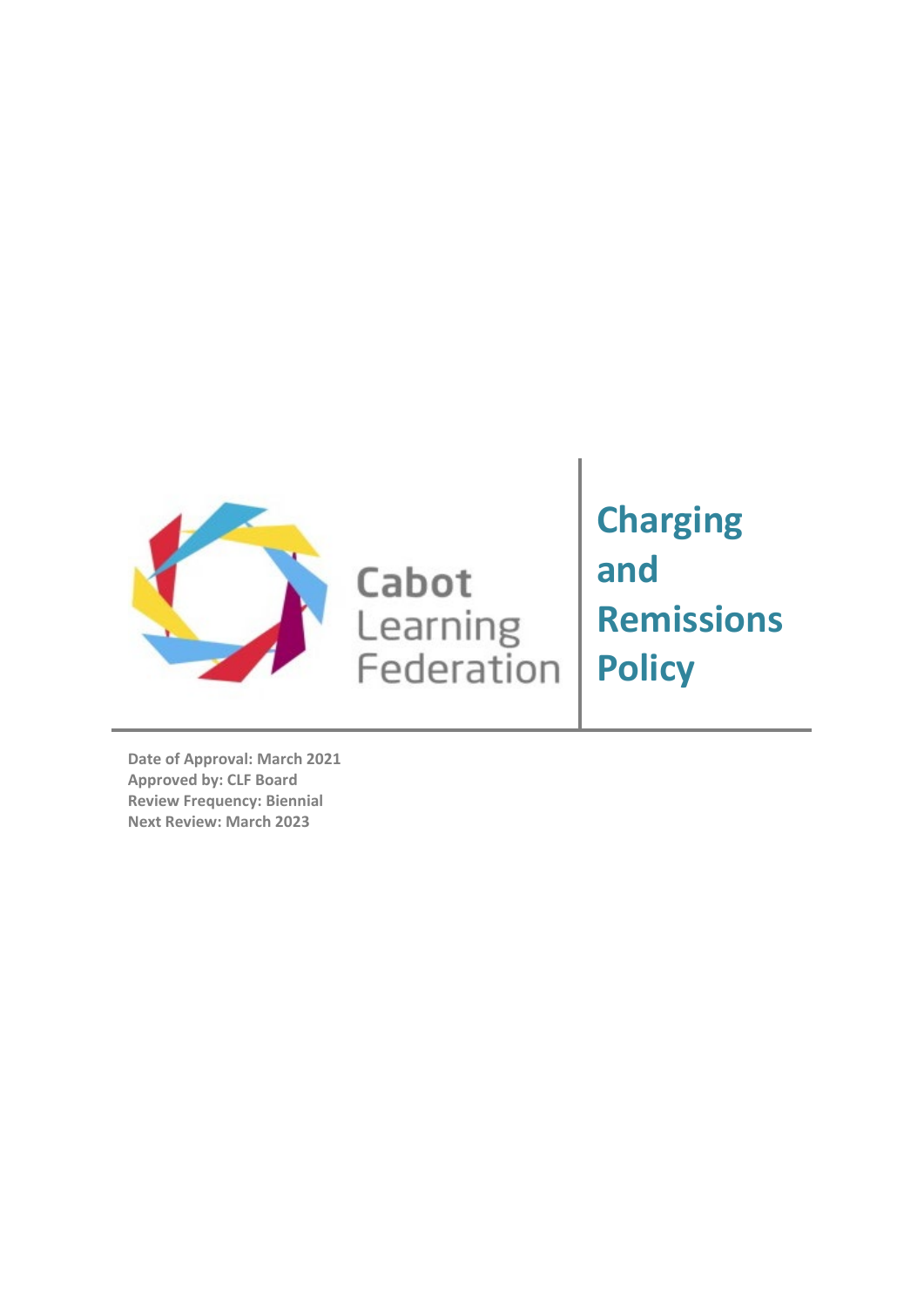

# <span id="page-1-0"></span>**History of most recent Policy changes**

| <b>Date</b>                     | Page                        | <b>Change</b>                                                     | Origin of Change e.g. TU request,<br><b>Change in legislation</b> |
|---------------------------------|-----------------------------|-------------------------------------------------------------------|-------------------------------------------------------------------|
| Date                            | $E.g.$<br>Whole<br>Document | Detail of change                                                  | Reason for change                                                 |
| 5 <sup>th</sup> October<br>2017 | Whole<br>Document           | Implementation of federation wide<br>policy                       |                                                                   |
| March<br>2021                   | Whole<br>document           | Cyclical Review. Review cycle changed<br>from 3 years to 2 years. |                                                                   |
|                                 |                             |                                                                   |                                                                   |
|                                 |                             |                                                                   |                                                                   |
|                                 |                             |                                                                   |                                                                   |
|                                 |                             |                                                                   |                                                                   |
|                                 |                             |                                                                   |                                                                   |
|                                 |                             |                                                                   |                                                                   |
|                                 |                             |                                                                   |                                                                   |
|                                 |                             |                                                                   |                                                                   |
|                                 |                             |                                                                   |                                                                   |
|                                 |                             |                                                                   |                                                                   |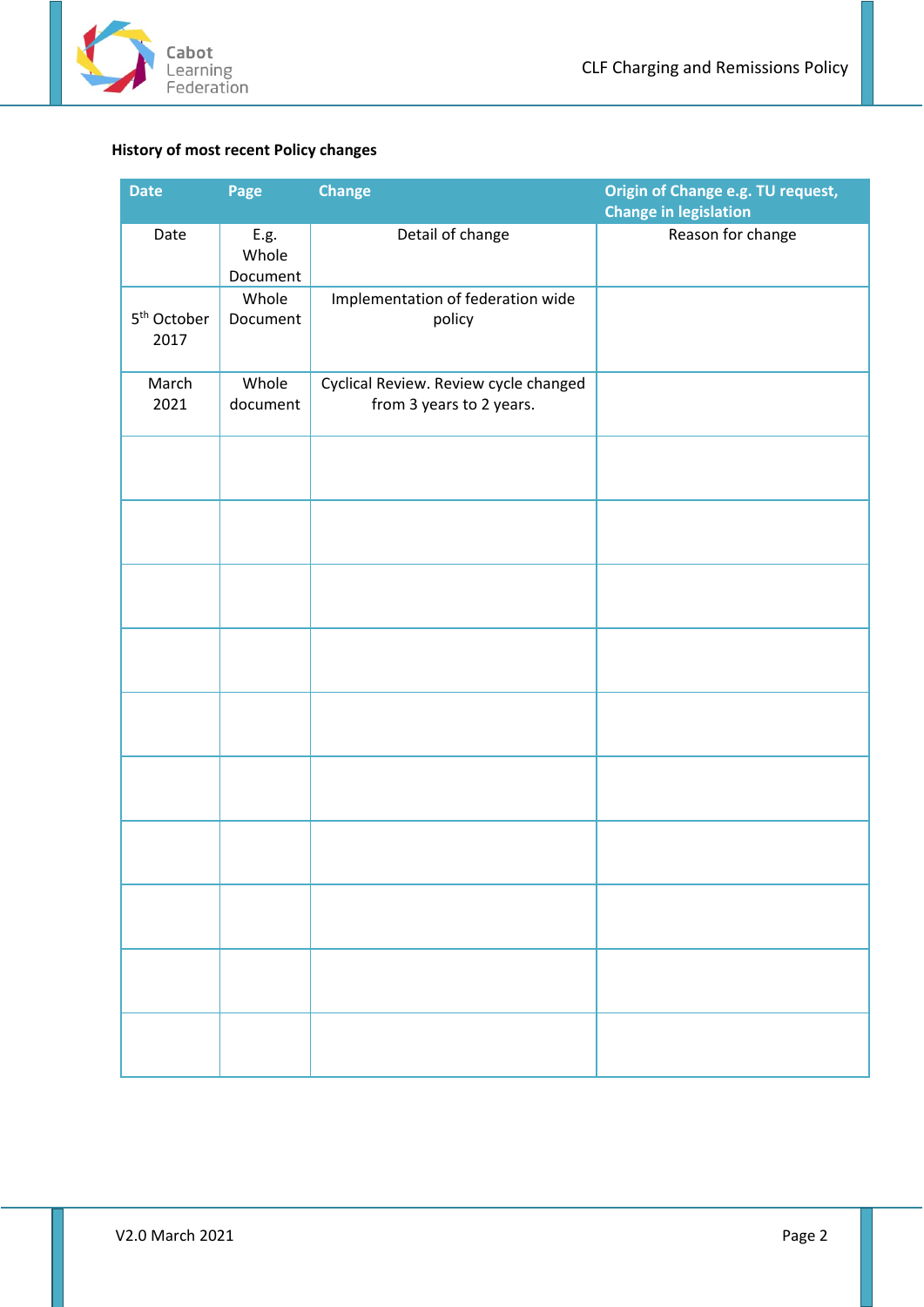

# <span id="page-2-0"></span>**Equalities Impact Assessment**

| Date of screening: 01/03/2021                                       |                                        |           |                                                             |         |          |                                                                                      |  |  |
|---------------------------------------------------------------------|----------------------------------------|-----------|-------------------------------------------------------------|---------|----------|--------------------------------------------------------------------------------------|--|--|
| Name of person completing screening: Sarah Lovell, Finance Director |                                        |           |                                                             |         |          |                                                                                      |  |  |
|                                                                     | Does this policy<br>have the potential |           | What is the expected impact<br>of this policy on any of the |         |          | <b>Notes</b>                                                                         |  |  |
|                                                                     |                                        |           |                                                             |         |          |                                                                                      |  |  |
|                                                                     | to impact on people                    |           | identified groups                                           |         |          |                                                                                      |  |  |
|                                                                     | in any of the                          |           |                                                             |         |          |                                                                                      |  |  |
|                                                                     | identified groups?                     |           |                                                             |         |          |                                                                                      |  |  |
|                                                                     | Yes                                    | <b>No</b> | Positive                                                    | Neutral | Negative |                                                                                      |  |  |
| Age                                                                 |                                        | x         |                                                             |         |          |                                                                                      |  |  |
| <b>Disability</b>                                                   |                                        | X         |                                                             |         |          |                                                                                      |  |  |
| <b>Gender</b>                                                       |                                        | X         |                                                             |         |          |                                                                                      |  |  |
| <b>Reassignment</b>                                                 |                                        |           |                                                             |         |          |                                                                                      |  |  |
| <b>Race or Ethnicity</b>                                            |                                        | X         |                                                             |         |          |                                                                                      |  |  |
| <b>Religion or Belief</b>                                           |                                        | X         |                                                             |         |          |                                                                                      |  |  |
| <b>Marriage</b>                                                     |                                        | X         |                                                             |         |          |                                                                                      |  |  |
| Pregnancy/<br><b>Maternity</b>                                      |                                        | X         |                                                             |         |          |                                                                                      |  |  |
| Sex                                                                 |                                        | X         |                                                             |         |          |                                                                                      |  |  |
| <b>Sexual Orientation</b>                                           |                                        | X         |                                                             |         |          |                                                                                      |  |  |
| Carers / in-care                                                    | X                                      |           | X                                                           |         |          | Will ensure financial<br>support is clearly<br>communicated for<br>children in care. |  |  |

Should the policy have a Full Equalities Impact Assessment? No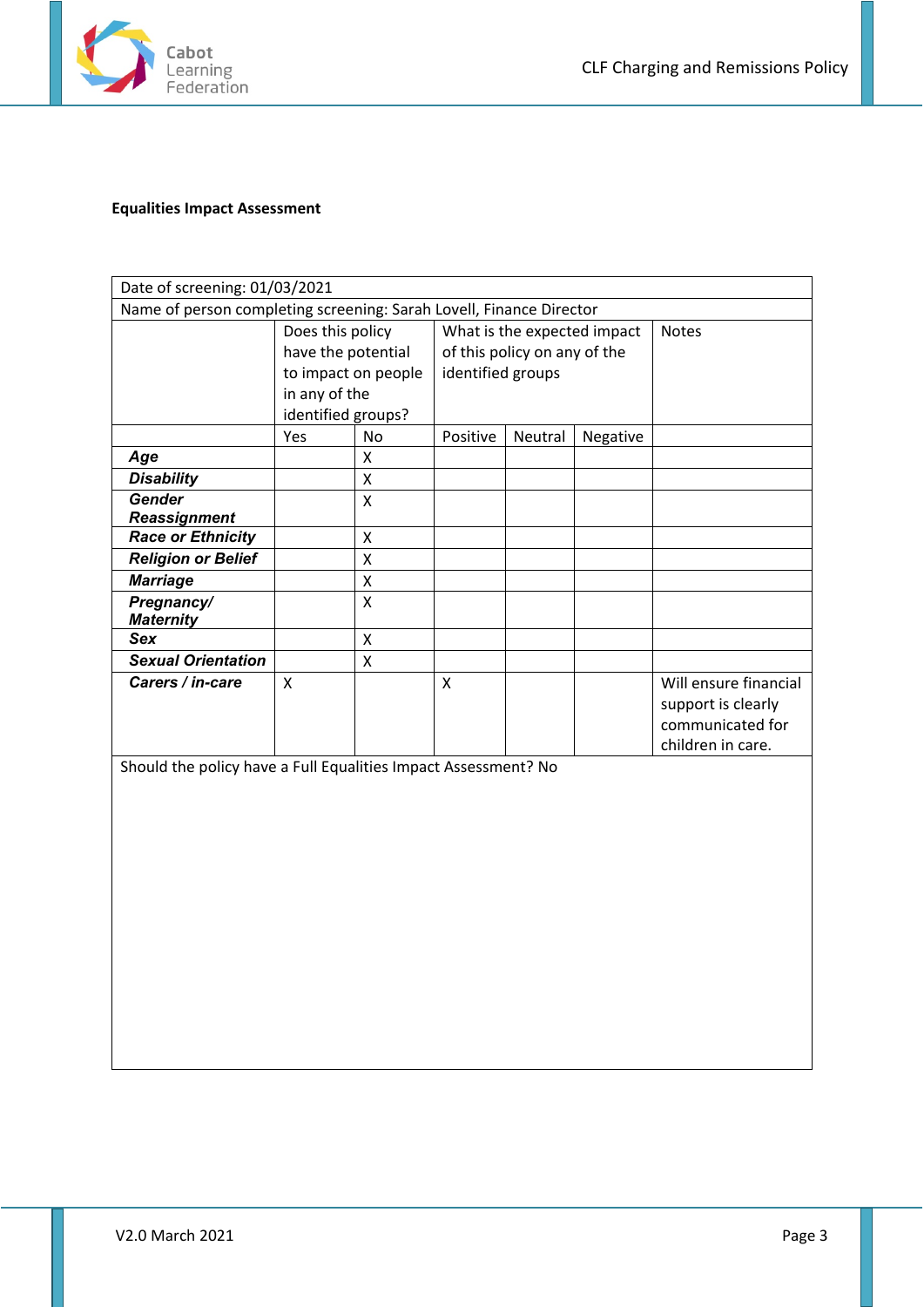

# <span id="page-3-0"></span>**Contents**

| 1  |  |
|----|--|
| 2  |  |
| 3  |  |
| 4  |  |
| 5  |  |
| 6  |  |
| 7  |  |
| 8  |  |
| 9  |  |
| 10 |  |
| 11 |  |
| 12 |  |
| 13 |  |
| 14 |  |
| 15 |  |
| 16 |  |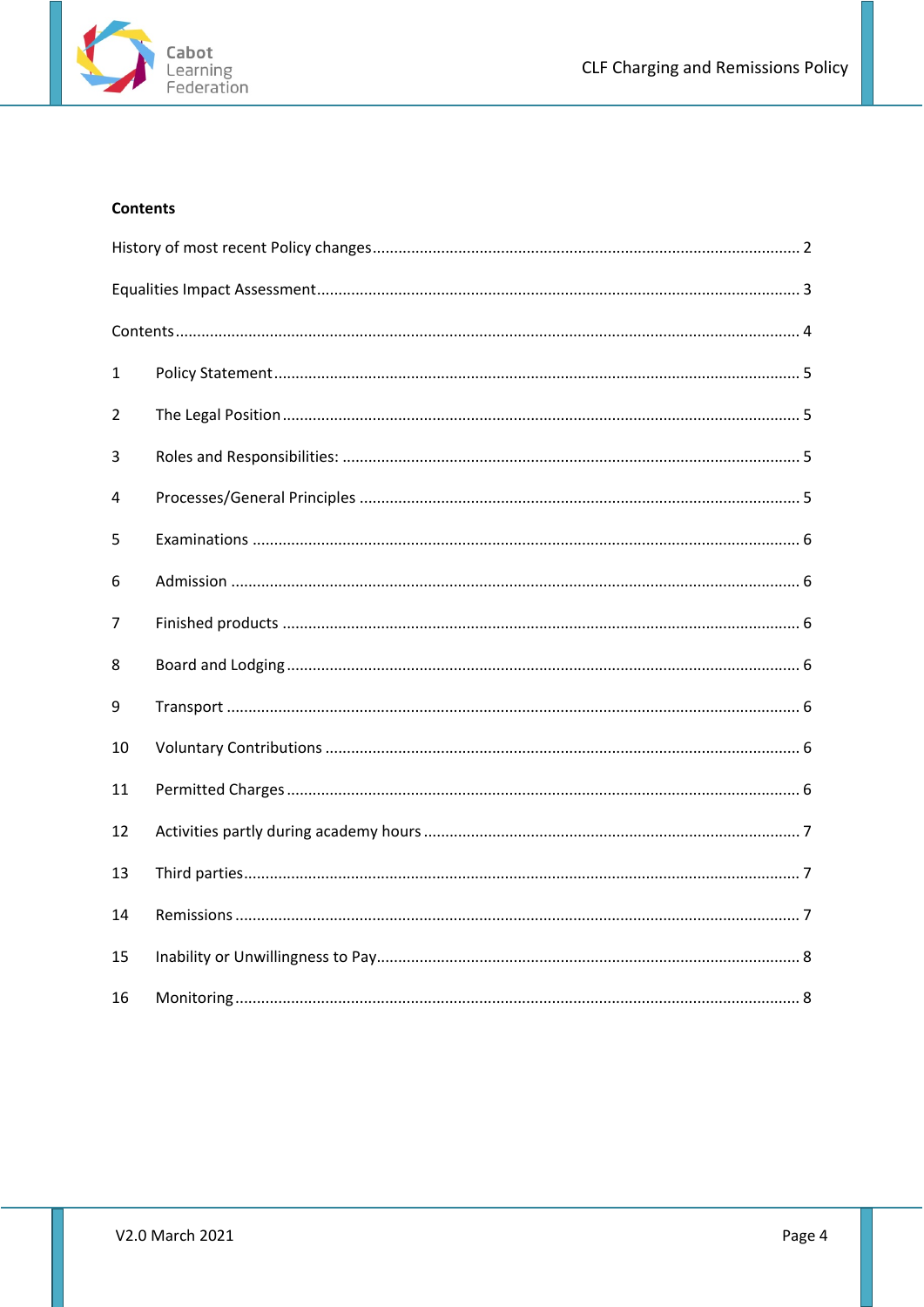

#### <span id="page-4-0"></span>**1 Policy Statement**

- 1.1 This policy is intended to:
	- Ensure that during the academy day, all children have full and free access to a broad and balanced curriculum;
	- Provide clarity over when parents can be asked to contribute funding towards the cost of activities, materials etc;
	- Provide clarity over when parents/carers may receive remissions to support the cost of activities.
- 1.2 This policy should be read in conjunction with academy policies on Visits, Health and Safety and Curriculum.

#### <span id="page-4-1"></span>**2 The Legal Position**

2.1 This policy conforms to the requirements of Sections 449-462 of the Education Act 1996 and Charging for school activities - Departmental advice - DfE -00244-2013 (last updated 15th May 2018).

#### <span id="page-4-2"></span>**3 Roles and Responsibilities:**

- 3.1 The CLF Finance Director will review this policy every two years or in the event the DFE guidance changes.
- 3.2 The Principal will ensure that parents/carers are made aware of this policy, and where it can be consulted on, by making it available on the academy website.
- 3.3 The Principal will ensure that all staff are aware of the policy and its implications for any visits they may organise.
- 3.4 The Principal will ensure that where academy funds are used to provide remissions, the CLF Financial Regulations are adhered to and the Academy Council are informed; an annual report should be provided to Academy Council detailing such remissions.
- 3.5 All staff will ensure that they are fully aware of this policy and its scope and that no charge is made to parents/carers unless it comes within the terms of the policy. Where staff are in doubt, it is their responsibility to seek guidance from the Principal.

#### <span id="page-4-3"></span>**4 Processes/General Principles**

- 4.1 The general principle is that no charge can be made for education in academy hours (excluding the midday break).
- 4.2 No charge can be made for any books, materials, instruments, equipment or transport for use in connection with education if the education is:
	- Within academy hours;
	- For the National Curriculum programme out-of-academy hours;
	- For statutory religious education; and
	- For a prescribed public examination prepared for by the academy.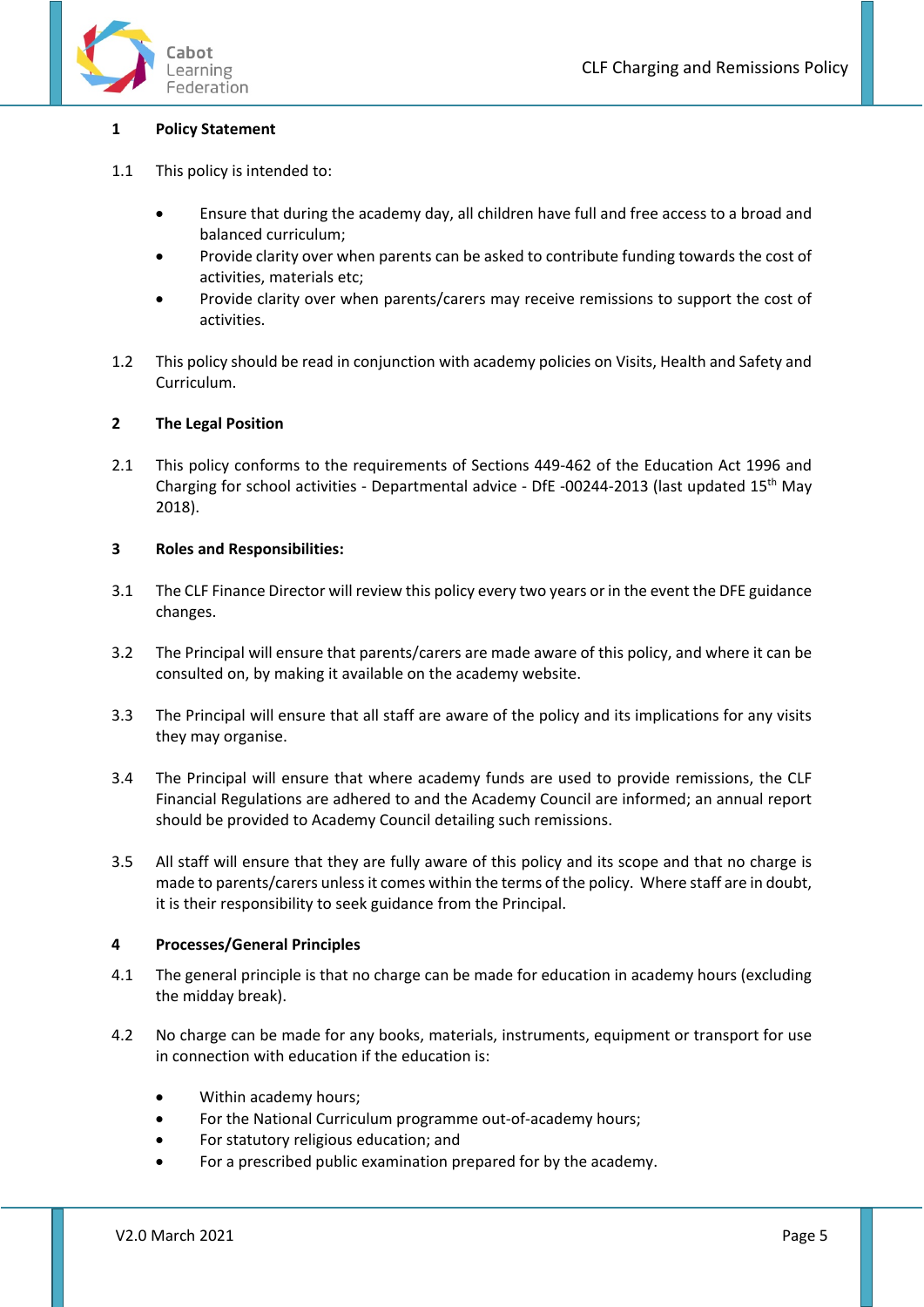



#### <span id="page-5-0"></span>**5 Examinations**

5.1 No charge can be made for entry to a public examination on the Secretary of State's prescribed list, except where the student without good reason fails to complete the requirements of any public examination where the Academy Trust originally paid or agreed to pay the entry fee.

# <span id="page-5-1"></span>**6 Admission**

6.1 No charge can be made in connection with admission to a maintained academy.

## <span id="page-5-2"></span>**7 Finished products**

7.1 Where parents/carers have expressed a wish in advance to have a finished product made at the academy (e.g. in craft, art or food and nutrition lessons) a charge can be made at cost price. The parents must know the charge for the product in advance.

## <span id="page-5-3"></span>**8 Board and Lodging**

8.1 A charge can be made for board and lodging on residential educational visits/activities; the charge must not exceed the actual cost. Parents/carers who qualify for prescribed benefits and allowances are entitled to a remission of the charges (see 'Remissions' below).

## <span id="page-5-4"></span>**9 Transport**

9.1 Transport to and from home to any activity not provided by, but permitted by, the academy or LA, can be charged for, at cost price (the main example is work experience).

#### <span id="page-5-5"></span>**10 Voluntary Contributions**

10.1 Parents/carers may volunteer to pay for any educational activity, and academies may request voluntary contributions for any visits/activities both inside and outside academy time. However, no student may be excluded from the activity for not having paid the contribution.

# <span id="page-5-6"></span>**11 Permitted Charges**

- 11.1 The following are permitted charges:
	- Charges for board and lodging on trips;
	- Costs of lost and destroyed academy property and breakages;
	- Any costs associated with individual tuition in the playing of musical instruments whether in or out of academy hours (UNLESS it is provided as part of a syllabus for a prescribed public examination or is required by the National Curriculum);
	- The cost of optional extras provided outside academy hours (or mainly outside academy hours),but the charge must not exceed the cost of the provision, and parents/carers must agree to their child receiving the optional extra;
	- The cost of entering a student for a public examination not prescribed in regulations, and the cost for preparing the student for such an examination out of academy hours;
	- Re-sits of prescribed public examinations where no further preparation has been provided by the academy.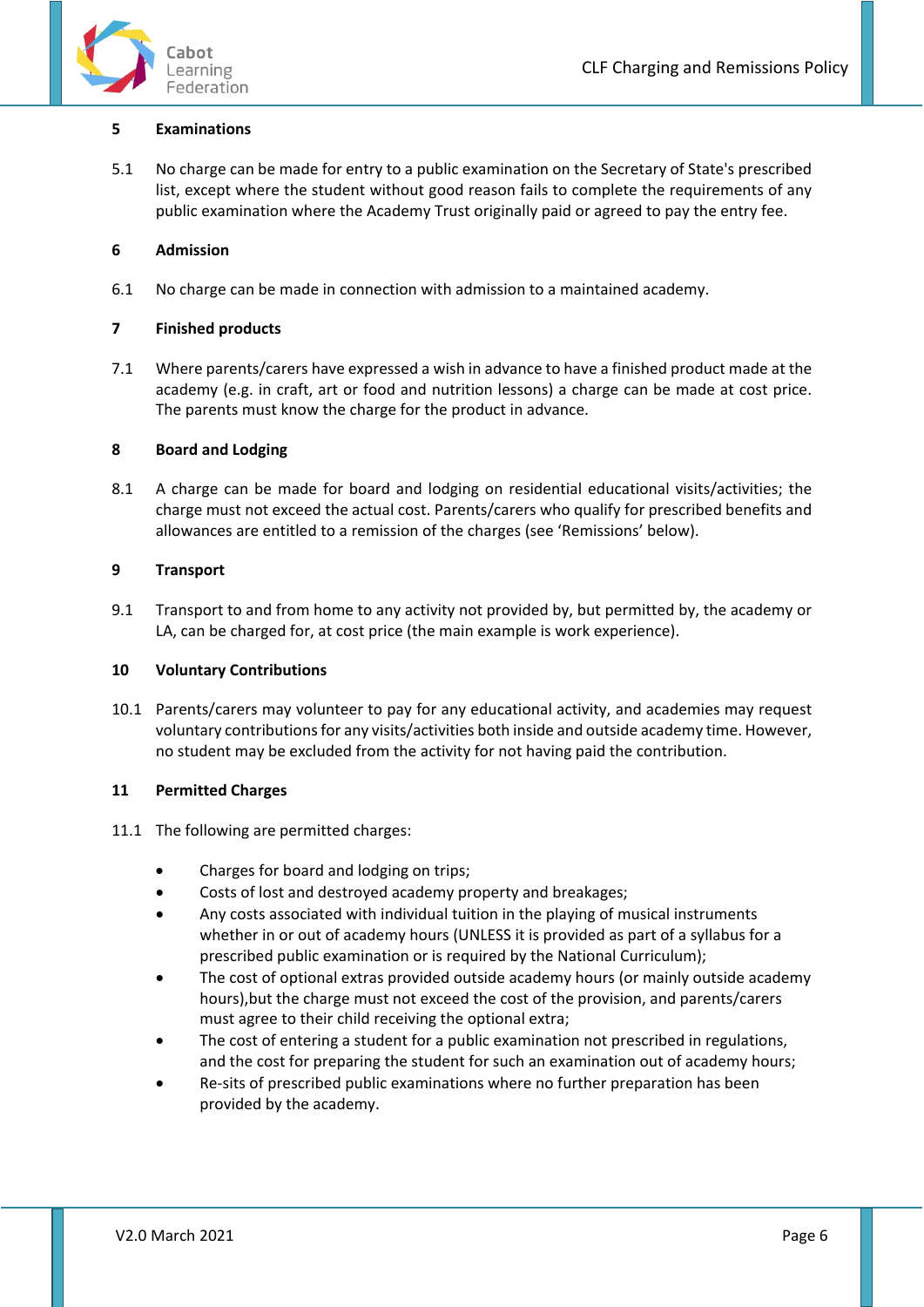

11.2 In all cases where a permitted charge is likely to be made the parents must be told the amount in advance.

# <span id="page-6-0"></span>**12 Activities partly during academy hours**

- 12.1 In order to determine whether an activity that is undertaken partly during academy hours and partly out of academy hours the 50% rule is applied:
	- Non-Residential Activities: if 50% or more is spent on an activity in academy time (including travelling time, but excluding midday breaks) the whole activity is deemed to be inside academy time, and cannot be charged for; and
	- Residential Activities: the number of half-days is counted (a half-day being any 12 hour period ending noon or midnight). If the number of days and half-days spent on the activity is greater than the number of academy sessions (morning and afternoon sessions) that a student would spend on a normal academy day, the activity is deemed to take place outside academy hours, and vice-versa. Travelling time is included in the time spent on the activity.
- 12.2 When a departure or return time splits a half-day then all the half-day counts if more than 50% of the half-day is used for the activity.

## <span id="page-6-1"></span>**13 Third parties**

- 13.1 Following careful checking, the academy will sometimes use a third party to provide some educational activities (e.g. music tuition) on academy premises. It is permissible for such third parties to charge parents/carers. The Principal will write to parents/carers who wish their child to be involved in such activities, to clarify the terms and conditions of any agreement they enter into with any third party. The academy will ensure that the monies are paid directly to the third party organisation.
- 13.2 In such cases, if the activity is in academy time and therefore outside the academy's official programme, the academy would have to formally grant permission for the student to be absent from lessons.

#### <span id="page-6-2"></span>**14 Remissions**

- 14.1 Section 457 of the Education Act 1996, (as amended) provides that, in addition to receiving free academy meals, children whose parents/carers are in receipt of the following support payments, are entitled to the remission of charges for board and lodging costs during residential academy trips. The relevant support payments are:
	- 1. Universal Credit in prescribed circumstances
	- 2. Income Support
	- 3. Income Based Job Seeker's Allowance
	- 4. Support under part V1 of the Immigration and Asylum Act 1999
	- 5. Child Tax Credit, where the parent is not entitled to Working Tax Credit and whose annual income does not exceed £16,105 (financial year 2016/17)
	- 6. The guarantee element of State Pension Credit
	- 7. An income related employment and support allowance.